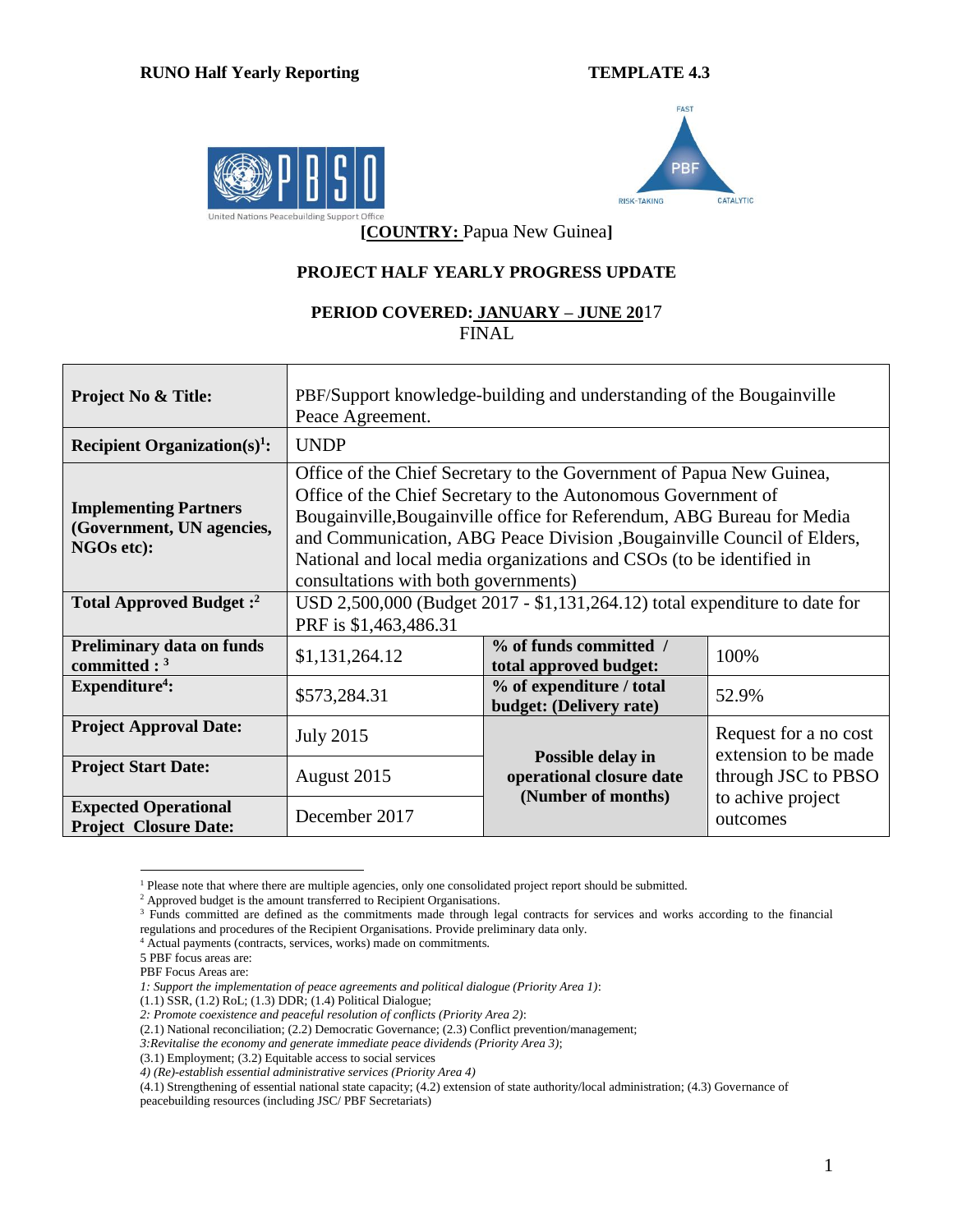| <b>Project Outcomes:</b>                                | Community confidence in the BPA implementation, autonomy arrangements<br>and the referendum is increased through better awareness of their content and<br>process |  |  |  |  |
|---------------------------------------------------------|-------------------------------------------------------------------------------------------------------------------------------------------------------------------|--|--|--|--|
|                                                         |                                                                                                                                                                   |  |  |  |  |
| <b>PBF</b> Focus Area <sup>5</sup>                      |                                                                                                                                                                   |  |  |  |  |
| (select one of the Focus Areas   Democratic Governance) |                                                                                                                                                                   |  |  |  |  |
| listed below)                                           |                                                                                                                                                                   |  |  |  |  |

 $\overline{a}$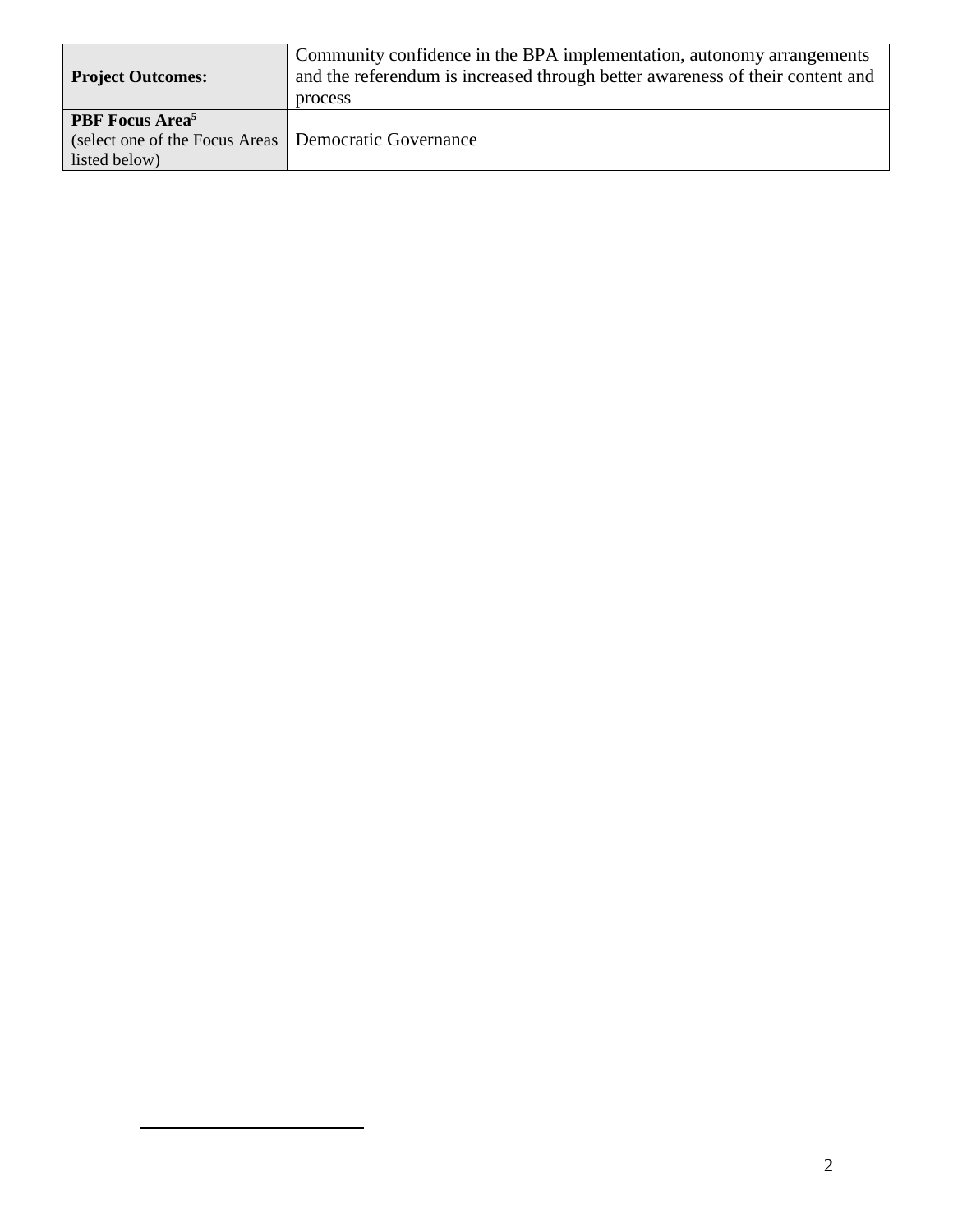## **Qualitative assessment of progress**

| For each intended outcome,                                                                                           | <b>Outcome 1:</b>                                                                                                                                                                                                                                                                                                                                                                                                                                                                                                                                                                                                                                                                                                                                                                                                                                                                                              |
|----------------------------------------------------------------------------------------------------------------------|----------------------------------------------------------------------------------------------------------------------------------------------------------------------------------------------------------------------------------------------------------------------------------------------------------------------------------------------------------------------------------------------------------------------------------------------------------------------------------------------------------------------------------------------------------------------------------------------------------------------------------------------------------------------------------------------------------------------------------------------------------------------------------------------------------------------------------------------------------------------------------------------------------------|
| provide <b>evidence</b> of progress                                                                                  | The expected outcome of this project is to build and increase community confidence in the BPA                                                                                                                                                                                                                                                                                                                                                                                                                                                                                                                                                                                                                                                                                                                                                                                                                  |
| during the reporting period.                                                                                         | implementation, autonomy arrangements and the referendum through better awareness of their content                                                                                                                                                                                                                                                                                                                                                                                                                                                                                                                                                                                                                                                                                                                                                                                                             |
| In addition, for each outcome<br>include the outputs achieved.<br>(1000 characters max per<br>outcome.)              | and process. So far, about 54% of the Bougainville population are claiming they now understand and<br>have some confidence in the BPA provisions; an increase of 37% over just six months.<br>The Autonomous Bougainville Government Awareness Strategy has been the guide for awareness<br>raising within and outside of Bougainville. With the Bougainville Referendum Communications<br>Committee now developing new awareness materials emanating from information in the jointly<br>approved factsheets, the next phase of awareness will begin as of June 2017. To support this next<br>phase of awareness raising in South and Central Bougainville, two community information centres<br>have also been established. The project is therefore optimistic that the target for the project of 75% will<br>be met by end of December 2017.<br><b>Outcome 2:</b><br><b>Outcome 3:</b><br><b>Outcome 4:</b> |
|                                                                                                                      |                                                                                                                                                                                                                                                                                                                                                                                                                                                                                                                                                                                                                                                                                                                                                                                                                                                                                                                |
| Do you see evidence that the<br>project is having a positive<br>impact on peacebuilding?<br>$(1000$ characters max.) | There is evidence that this project has achieved key targets set for this reporting period. As a result of<br>the BHOR Constituency Referendum Ready Process supported by UNDP an epoch unification<br>ceremony took place in Arawa on 17 May, which brought about the signing of an MOU between the<br>Late Francis Ona and Joseph Kabui Factions of former fighters. In addition, as of last reporting period<br>there has been an increase from 16% to 34% of women and youth sharing peacbuilding views with the<br>ABG parliamentary committees. This reporting period has also revealed increased momentum from<br>17% to 54% of Bougainvilleans having an understanding and confidence in BPA provisions. About                                                                                                                                                                                         |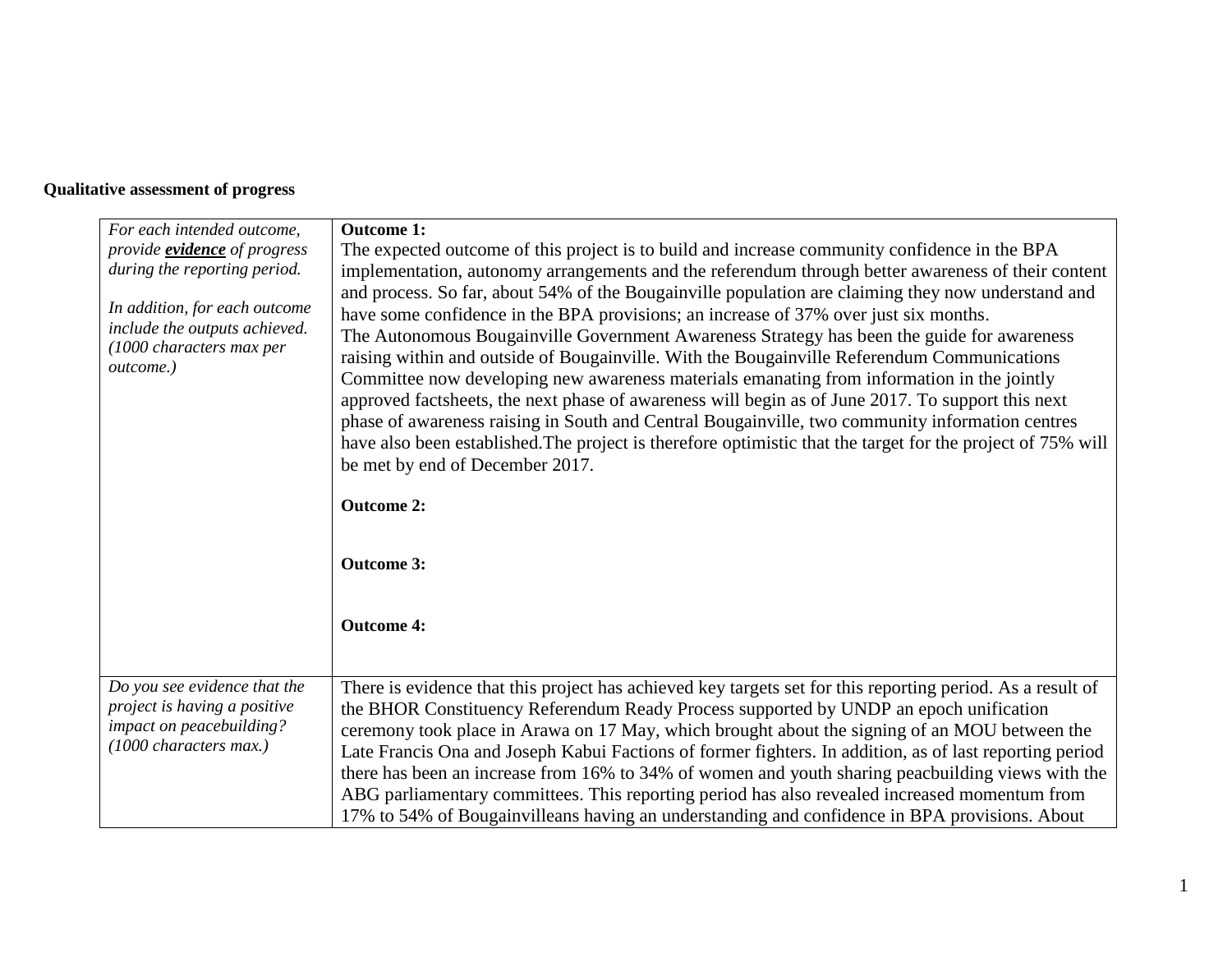|                                 | 57% of the Bougainville population know where to access information on the referendum and the           |
|---------------------------------|---------------------------------------------------------------------------------------------------------|
|                                 | BPA and 45% of Bougainvilleans trust their constituency members diseminating informaton on the          |
|                                 | BPA and the referendum. 60% of the Bougainville population reported finding the information             |
|                                 | diseminated easy and useful to them.                                                                    |
| Were there catalytic effects    | There has been significant traction achieved in setting the platform for information dissemination on   |
| from the project in the period  | the BPA and the referendum. There are now frameworks in place for joint referendum messaging            |
| reported, including additional  | between the ABG and the national government through NCOBA and the Department of Prime                   |
| funding commitments or          | Minister and NEC.                                                                                       |
| unleashing/ unblocking of any   | In advancing the media sector under the Autonomous Bougainville Government, UNDP has supported          |
| peace relevant processes?       | the ABG by improving the delivery of the Autonomous Bougainville Government Awareness                   |
| (1000 characters max.)          | Strategy on the BPA and the Referendum. The media equipment have been utilised in the Referendum        |
|                                 | Ready Awareness, Leave No Women Out Awareness Raising and Youth Awareness Programmes in                 |
|                                 | Bougainville. In addition, the continuous dialogues and awareness supported by UNDP has also            |
|                                 | resulted in the recent Roreinang Unification Ceremony which took place on the 17 May 2017. This         |
|                                 | intervention was co-funded by UNDP and Department of Foreign Affairs and Trade (DFAT).                  |
| If progress has been slow or    | The Technical Consultative Working Group of the ABG met several times to formulate uniform and          |
| inadequate, provide main        | consistent messaging with a total of 12 key messages been developed, vetted by national government      |
| reasons and what is being       | and are ready for printing and use by all groups conducting referendum awareness. Generally the         |
| done to address them.           | delay in moving this project forward on a timely manner rests on two fronts. For this reporting period, |
| (1000 characters max.)          | a total of 5 activities were planned to be delivered. However, the capacity in the ABG was not          |
|                                 | sufficient and reliable to absorb the PBF funds for awareness raising. Much of the awareness was        |
|                                 | carried out by the Parliamentary Constituency Members. Even though there was increasing need to         |
|                                 | develop new products for the awareness programs in Bougainville, ABG's Media Directorate has been       |
|                                 | quite slow in progressing this due to administrative challenges within the department.                  |
| What are the main               | The main activities for the rest of the year is to better equip the main government bodies so that they |
| activities/expected results for | are able to provide adequate support to the stakeholders implementing civic education on the BPA and    |
| the rest of the year?           | the referendum. All the activities are now tied to the Letter of Agreement which will be implemented    |
| (1000 characters max.)          | within the next six months by the ABG. UNDP will monitor and track progress. Furthermore, content       |
|                                 | development and key messages are the main priorities apart from inducting the constituency              |
|                                 | referendum committees. UNDP is also recruiting a CommunicationSpecialist and a Videographer to          |
|                                 | support the Department of Peace Agreement Implementation to develop new content for the ongoing         |
|                                 | awareness in close collaboration with the ABG Media Bureau. There will be capacity strengthening of     |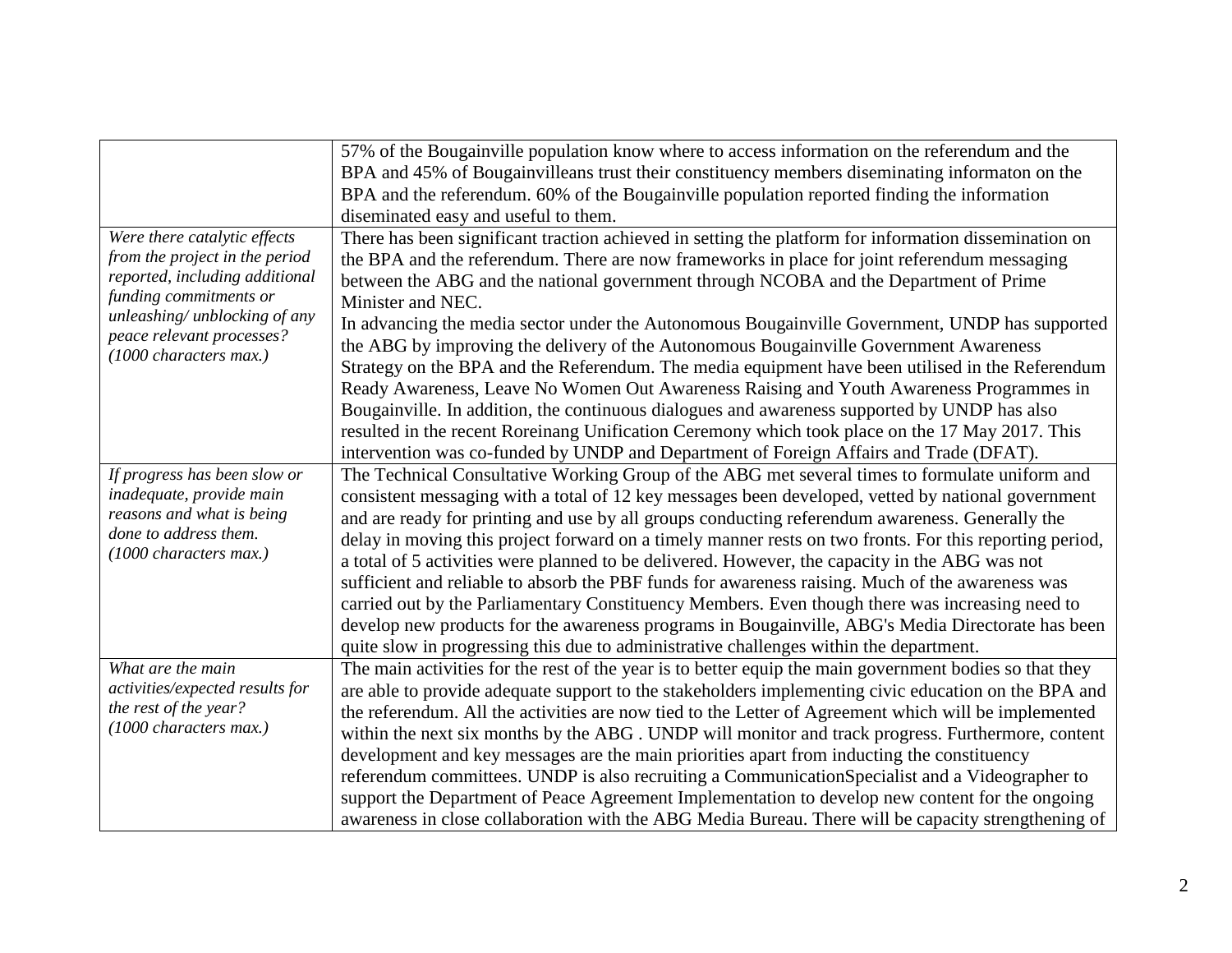|                                                                                                                         | the Media Bureau to run the three referendum information centres in the 3 regions (North, Central                                                                                                                                                                                                                                                                                                                                                                                                                                                                                                                                                                                                                                                                                                                                                                                                                                                                                                                                                   |
|-------------------------------------------------------------------------------------------------------------------------|-----------------------------------------------------------------------------------------------------------------------------------------------------------------------------------------------------------------------------------------------------------------------------------------------------------------------------------------------------------------------------------------------------------------------------------------------------------------------------------------------------------------------------------------------------------------------------------------------------------------------------------------------------------------------------------------------------------------------------------------------------------------------------------------------------------------------------------------------------------------------------------------------------------------------------------------------------------------------------------------------------------------------------------------------------|
|                                                                                                                         | and South). Strategies for effective outreach will be agreed at the PBF Technical Committee meeting                                                                                                                                                                                                                                                                                                                                                                                                                                                                                                                                                                                                                                                                                                                                                                                                                                                                                                                                                 |
|                                                                                                                         | in Buka.                                                                                                                                                                                                                                                                                                                                                                                                                                                                                                                                                                                                                                                                                                                                                                                                                                                                                                                                                                                                                                            |
| Is there any need to adjust<br>project strategies/<br>duration/budget etc.?<br>(1000 characters max.)                   | During the reporting period there has been need to adjust project strategies. The PBF is a DIM project<br>with implementation to be done by the RUNO. With this, there have not been enough cooperation on<br>the side of the ABG as issues of ownership were often raised as a concern. Hence the government and<br>UNDP have come to an agreement on the issuance of a Letter of Agreement. This means that the<br>funds will be transferred to a secured government account (Trust account) so that the government<br>stakeholders can easily access the funding to implement the activities under the PBF that are tied with<br>UNDP work plan and measurable milestones. These activities are also aligned with the M&E Plan and<br>the ABG Plan in ensuring that processes are adhered to during implemention. A strong focus will be<br>given to providing strategic guidance and monitoring of activities by UNDP. With this as a way<br>forward, it is envisaged that the delivery rate will improve significantly over the next 6 months. |
| What is the project budget                                                                                              | At this period of reporting, the project delivery rate stands at 52.9%. The total amount budgeted for                                                                                                                                                                                                                                                                                                                                                                                                                                                                                                                                                                                                                                                                                                                                                                                                                                                                                                                                               |
| expenditure to date                                                                                                     | the year 2017 is \$1,131 264.12). The project has expended \$573,284.31 within the first six months of                                                                                                                                                                                                                                                                                                                                                                                                                                                                                                                                                                                                                                                                                                                                                                                                                                                                                                                                              |
| (percentage of allocated                                                                                                | reporting for 2017.                                                                                                                                                                                                                                                                                                                                                                                                                                                                                                                                                                                                                                                                                                                                                                                                                                                                                                                                                                                                                                 |
| project budget expensed by the<br>date of the report) $-$                                                               |                                                                                                                                                                                                                                                                                                                                                                                                                                                                                                                                                                                                                                                                                                                                                                                                                                                                                                                                                                                                                                                     |
| preliminary figures only?                                                                                               |                                                                                                                                                                                                                                                                                                                                                                                                                                                                                                                                                                                                                                                                                                                                                                                                                                                                                                                                                                                                                                                     |
| (1000 characters max.)                                                                                                  |                                                                                                                                                                                                                                                                                                                                                                                                                                                                                                                                                                                                                                                                                                                                                                                                                                                                                                                                                                                                                                                     |
|                                                                                                                         |                                                                                                                                                                                                                                                                                                                                                                                                                                                                                                                                                                                                                                                                                                                                                                                                                                                                                                                                                                                                                                                     |
|                                                                                                                         |                                                                                                                                                                                                                                                                                                                                                                                                                                                                                                                                                                                                                                                                                                                                                                                                                                                                                                                                                                                                                                                     |
|                                                                                                                         |                                                                                                                                                                                                                                                                                                                                                                                                                                                                                                                                                                                                                                                                                                                                                                                                                                                                                                                                                                                                                                                     |
|                                                                                                                         |                                                                                                                                                                                                                                                                                                                                                                                                                                                                                                                                                                                                                                                                                                                                                                                                                                                                                                                                                                                                                                                     |
| Any other information that the<br>project needs to convey to<br>PBSO (and JSC) at this stage?<br>(1500 characters max.) |                                                                                                                                                                                                                                                                                                                                                                                                                                                                                                                                                                                                                                                                                                                                                                                                                                                                                                                                                                                                                                                     |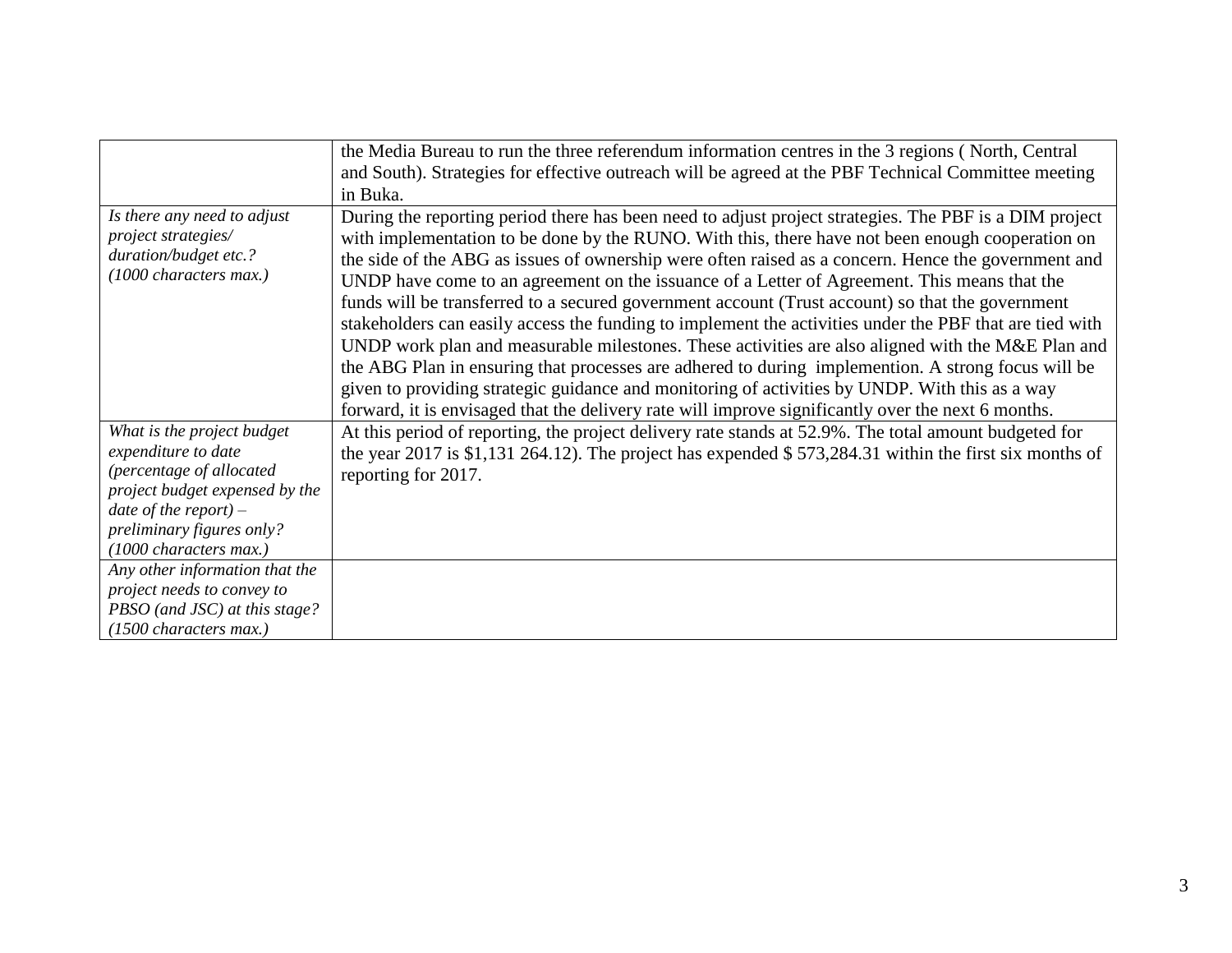**INDICATOR BASED PERFORMANCE ASSESSMENT***: Using the Project Results Framework as per the approved project document- provide an update*  on the achievement of key indicators at both the outcome and output level in the table below. Where it has not been possible to collect data on indicators, state this *and provide any explanation in the qualitative text above.* (250 characters max per entry)

|                  | <b>Performance</b>             | <b>Indicator</b> | End of           | <b>Current indicator</b> | <b>Reasons for Variance/ Delay</b> | <b>Adjustment of</b> |
|------------------|--------------------------------|------------------|------------------|--------------------------|------------------------------------|----------------------|
|                  | <b>Indicators</b>              | <b>Baseline</b>  | project          | progress                 | (if any)                           | target (if any)      |
|                  |                                |                  | <b>Indicator</b> |                          |                                    |                      |
|                  |                                |                  | <b>Target</b>    |                          |                                    |                      |
| <b>Outcome 1</b> | Indicator 1.1                  | Political and    | All key          | Roreinang                | On track                           | No adjustments       |
| Community        | Political<br>factions          | <b>BPA</b>       | factions,        | Unification of 17        |                                    | required at this     |
| confidence in    | sign<br>to<br>up<br>on         | discussions      | including the    | May-Between the          |                                    | stage.               |
| the BPA          | MoUs and ABG                   | tend to          | Meekamui,        | Francis Ona and          |                                    |                      |
| implementati     | delivers on these              | exclude          | are part of the  | Joseph Kabui             |                                    |                      |
| on.              | commitments.                   | various          | political        | Factions (Former         |                                    |                      |
| autonomy         |                                | factions and     | discussions on   | fighters)                |                                    |                      |
| arrangement      |                                | the              | the peace        |                          |                                    |                      |
| and the          |                                | Meekamui         | process and      |                          |                                    |                      |
| referendum       |                                | have not         | the political    |                          |                                    |                      |
| is increased     |                                | signed up to     | future of        |                          |                                    |                      |
| through          |                                | the BPA.         | Bougainville.    |                          |                                    |                      |
| better           | Indicator 1.2                  | 16% of           | 75% of           | Currently 34% of         | On track                           | No adjustments       |
| awareness of     | Participation<br>of            | women and        | women and        | women and youth          |                                    | required at this     |
| their content    | women and youth                | youth share      | youth share      | share                    |                                    | stage.               |
| and process      | in dedicated fora              | peacebuildin     | peacebuilding    | peacebuilding            |                                    |                      |
|                  | peacebuilding<br><sub>on</sub> | g views with     | views with       | views with ABG           |                                    |                      |
|                  | with<br>their views            | <b>ABG</b>       | <b>ABG</b>       | parliament and           |                                    |                      |
|                  | shared with ABG                | parliament       | parliament       | inter-parliamentary      |                                    |                      |
|                  | parliament<br>and              | and inter-       | and inter-       | committees               |                                    |                      |
|                  | inter-parliamentary            | parliamentar     | parliamentary    |                          |                                    |                      |
|                  | committees.                    | y committees     | committees       |                          |                                    |                      |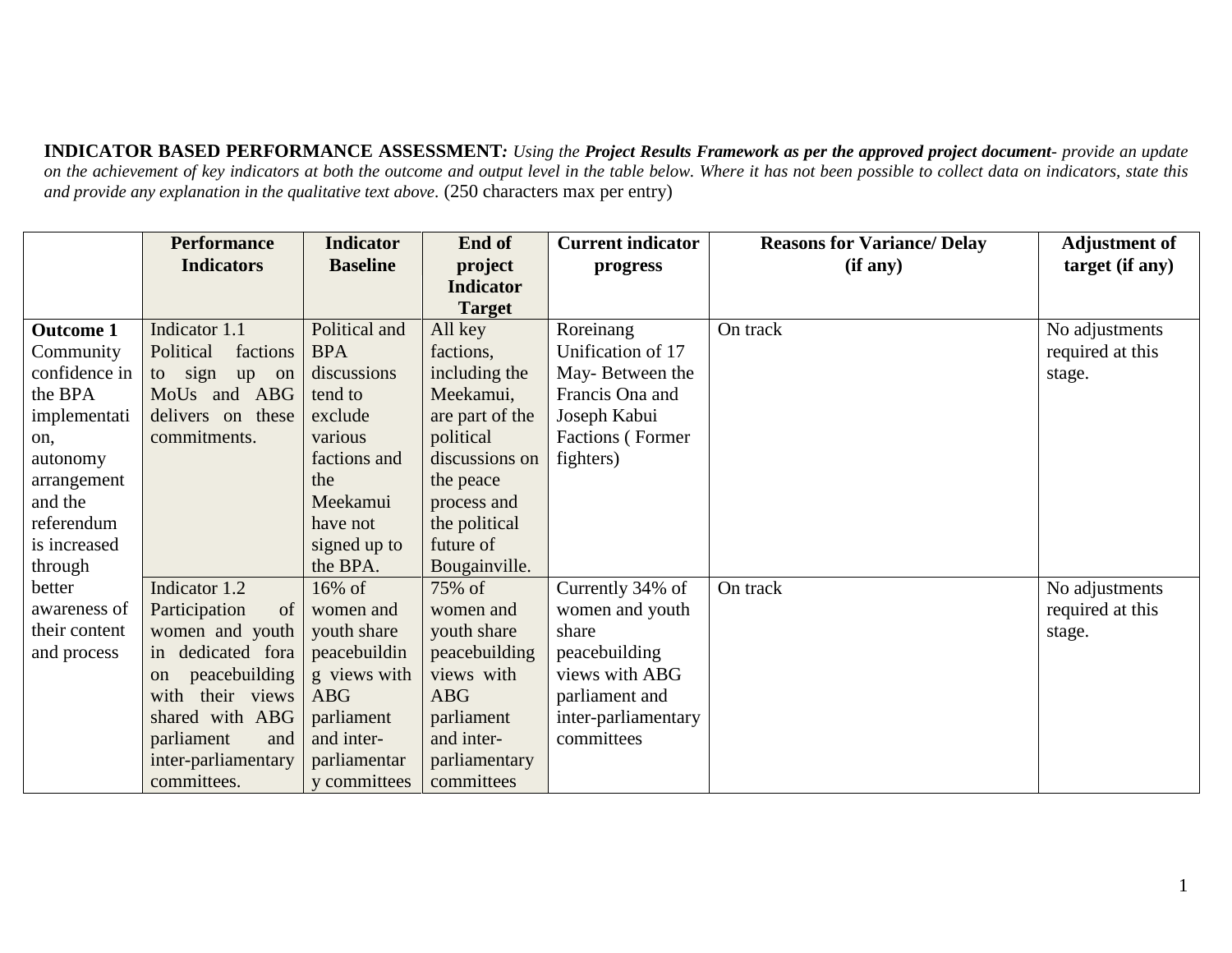|                                                                                                        | Indicator 1.3<br>Improved<br>understanding and<br>confidence of BPA<br>provisions by the<br>Bougainville<br>population<br>and<br>political leaders. | 17% of<br>Bougainville<br>ans have<br>understandin<br>g and<br>confidence in<br>the BPA<br>provisions | 75% of<br>Bougainvillea<br>ns have<br>understanding<br>and<br>confidence in<br>the BPA<br>provisions | Currently 54% of<br>Bougainvilleans<br>have<br>understanding and<br>confidence in the<br><b>BPA</b> provisions                                                                                                                                                                                        | On track | No adjustments<br>required at this<br>stage. |
|--------------------------------------------------------------------------------------------------------|-----------------------------------------------------------------------------------------------------------------------------------------------------|-------------------------------------------------------------------------------------------------------|------------------------------------------------------------------------------------------------------|-------------------------------------------------------------------------------------------------------------------------------------------------------------------------------------------------------------------------------------------------------------------------------------------------------|----------|----------------------------------------------|
| Output 1.1<br>GoPNG and<br>ABG agree<br>on key<br>messages on<br>the BPA and<br>for the<br>referendum. | Indicator 1.1.1<br>Quarterly meetings<br>convened by the<br>Referendum<br>Committee in 2015<br>2016<br>and<br>to<br>discuss<br>key<br>messages.     | No meetings<br>convened in<br>line with the<br>JSB agenda                                             | Key messages<br>agreed on by<br>GoPNG and<br><b>ABG</b> through<br>the<br>Referendum<br>Committee.   | Several technical<br>committee<br>meetings have<br>been convened<br>between the two<br>government which<br>paved way for the<br>informal meeting<br>between the PNG<br>PM and ABG<br>President in April<br>2017. A Joint PBF<br>Technical<br>Committee<br>meeting has just<br>been held on 14<br>June | On track | No adjustments<br>required at this<br>stage. |
|                                                                                                        | Indicator 1.1.2<br>Number<br>of key<br>agreed<br>messages<br>both<br>by<br>governments                                                              | None                                                                                                  | Outcome<br>statements of<br>the<br>Parliamentary<br>committees<br>and Eminent                        | Two fact sheets<br>developed<br>containing 23<br>approved key<br>messages by the<br>Joint Supevisory                                                                                                                                                                                                  | On track | No adjustments<br>required at this<br>stage. |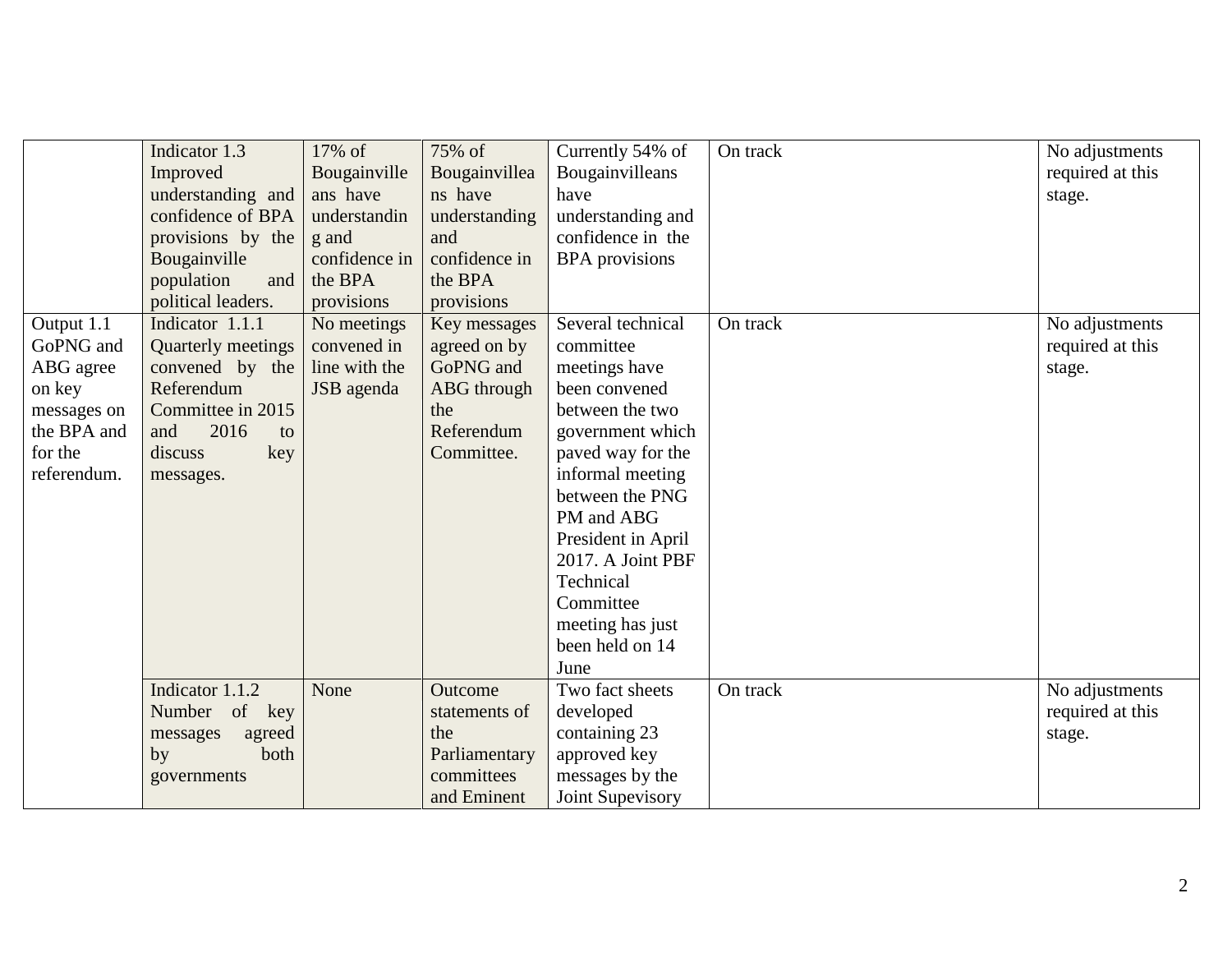|               |                         |                    | Persons'      | Body although        |          |                  |
|---------------|-------------------------|--------------------|---------------|----------------------|----------|------------------|
|               |                         |                    | group         | agreements yet to    |          |                  |
|               |                         |                    | published.    | be reached on        |          |                  |
|               |                         |                    |               | eligibility criteria |          |                  |
|               |                         |                    |               | and voting age.      |          |                  |
|               |                         |                    |               | This will be         |          |                  |
|               |                         |                    |               | discussed in the     |          |                  |
|               |                         |                    |               | TC meeting of        |          |                  |
|               |                         |                    |               | June 2017            |          |                  |
| Output 1.2    | Indicator 1.2.1         | <b>BPA</b> posters | $\mathbf{A}$  | Development of       | on track | No adjustments   |
| Accurate and  | <b>BPA</b><br>Awareness | and trainings      | communicatio  | the material has     |          | required at this |
| objective     | materials produced      | done by            | ns package    | progressed           |          | stage.           |
| user-friendly | both<br>by              | government         | agreed and    | significantly and    |          |                  |
| information   | and<br>governments      | and civil          | validated by  | has gone through     |          |                  |
| on the BPA    | readily<br>are          | society but        | all relevant  | vetting by the       |          |                  |
| and the       | available<br>and        | limited.           | parties.      | national             |          |                  |
| Referendum    | accessible.             |                    |               | government           |          |                  |
| available and | Indicator 1.2.2         | Products           | Conflict      | This is work in      | on track | No adjustments   |
| accessible.   | Number<br>of            | developed          | sensitive     | progress and there   |          | required at this |
|               | products<br>to          | but majority       | reporting and | is agreement         |          | stage.           |
|               | improve reporting       | not vetted.        | coverage by   | between both         |          |                  |
|               | and broadcast of        |                    | the media     | governments on       |          |                  |
|               | information/discus      |                    |               | the type of          |          |                  |
|               | sion on and about       |                    |               | messages to be       |          |                  |
|               | <b>BPA</b><br>$\&$      |                    |               | desseminated to      |          |                  |
|               | Referendum.             |                    |               | the public during    |          |                  |
|               |                         |                    |               | this period. The     |          |                  |
|               |                         |                    |               | parliamentarians to  |          |                  |
|               |                         |                    |               | play a major role    |          |                  |
|               |                         |                    |               | in rolling out these |          |                  |
|               |                         |                    |               | agreed messages.     |          |                  |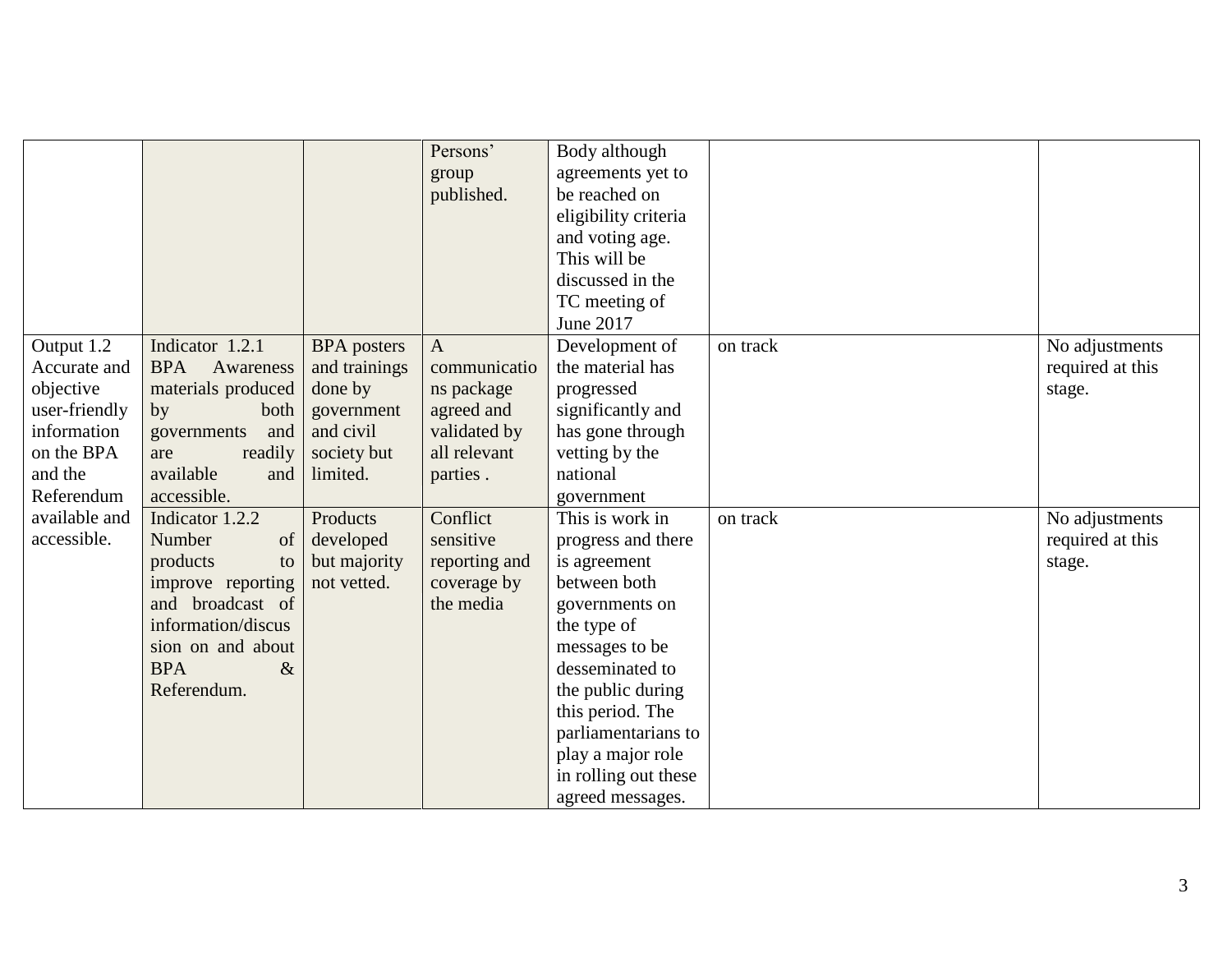| Output 1.3       | Indicator 1.3.1   | Coverage of   | 57% of the   | An increase of       | on track | No adjustments   |
|------------------|-------------------|---------------|--------------|----------------------|----------|------------------|
| Level of         | 24% know where    | 75% of        | Bougainville | 33% of the           |          | required at this |
| access and       | to<br>access      | Bougainville' | population   | population now       |          | stage.           |
| use of public    | information<br>on | s population  | know where   | know where to        |          |                  |
| information      | referendum<br>and | having        | to access    | access BPA           |          |                  |
| on the BPA       | the BPA           | access to     | information  | information.         |          |                  |
| and              |                   | information   | on the       | Establishment of     |          |                  |
| Referendum       |                   | on the BPA    | referendum   | the community        |          |                  |
| by Dist          |                   | and           | and the BPA. | communication        |          |                  |
| Peace &          |                   | referendum,   |              | centres in the       |          |                  |
| Security         |                   | disagregated  |              | regions when fully   |          |                  |
| Committees,      |                   | by age and    |              | functional will      |          |                  |
| $Ex-$            |                   | sex.          |              | increase this        |          |                  |
| combatant        |                   |               |              | access to            |          |                  |
| groups,          |                   |               |              | referendum           |          |                  |
| youths $\&$      |                   |               |              | information across   |          |                  |
| women.           |                   |               |              | the region.          |          |                  |
|                  | Indicator 1.3.2   | $30\%$ of the | 25% know     | This % is expected   | on track | No adjustments   |
|                  | 14.9%<br>know     | Bougainville  | which bodies | to increase after    |          | required at this |
|                  | which<br>bodies   | Population    | support the  | the conduct of       |          | stage.           |
|                  | the<br>support    | know which    | awareness on | phase 2 of the       |          |                  |
|                  | awareness on the  | bodies        | the BPA and  | <b>BHOR</b>          |          |                  |
|                  | <b>BPA</b><br>and | support the   | referendum.  | constituency         |          |                  |
|                  | referendum.       | awareness on  |              | referendum ready     |          |                  |
|                  |                   | the BPA and   |              | process through      |          |                  |
|                  |                   | referendum    |              | the rest of the year |          |                  |
| <b>Outcome 2</b> | Indicator 2.1     |               |              |                      |          |                  |
|                  |                   |               |              |                      |          |                  |
|                  | Indicator 2.2     |               |              |                      |          |                  |
|                  |                   |               |              |                      |          |                  |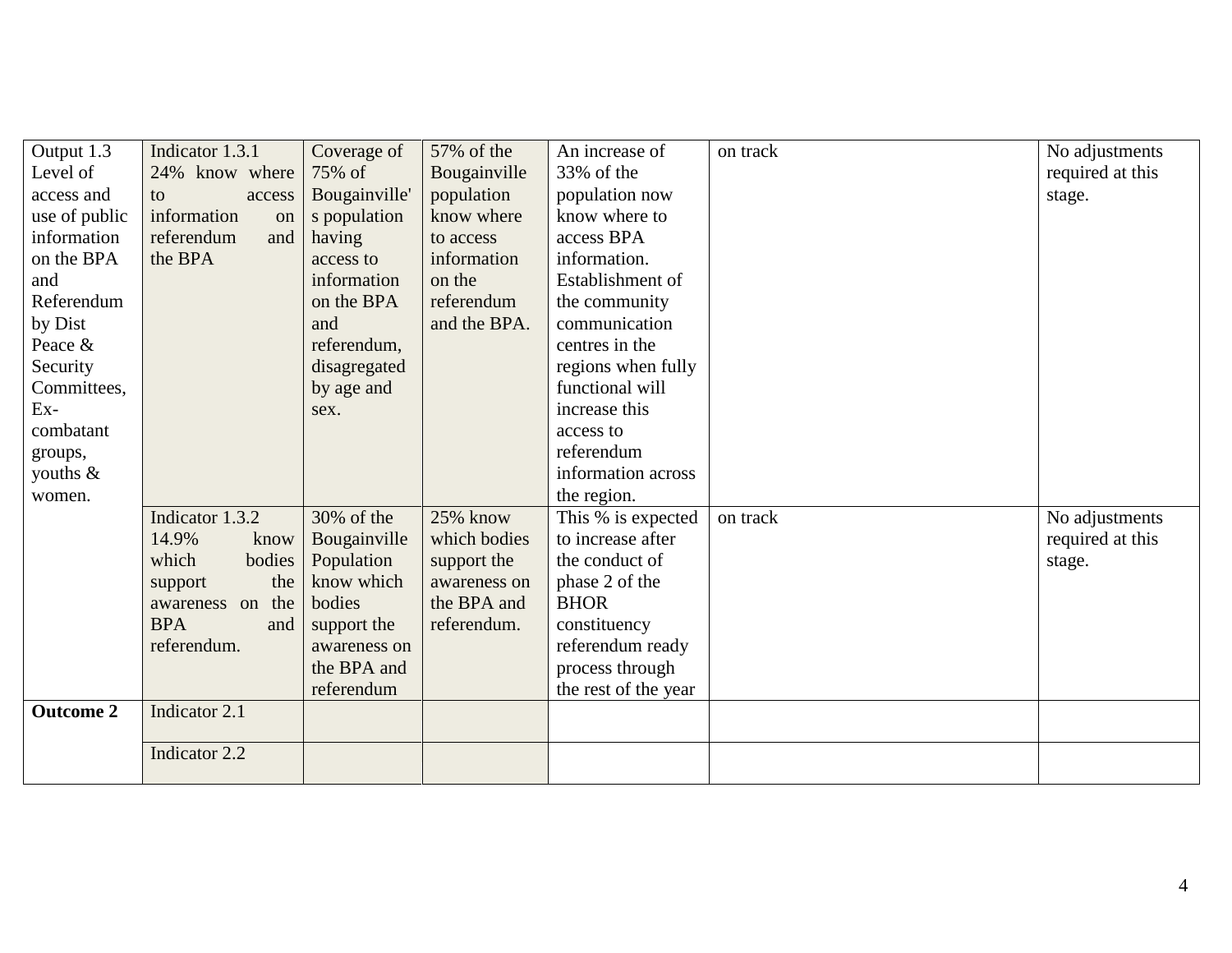| Output 2.1     | Indicator 2.1.1    |              |               | The set up of a     | on track | No adjustments   |
|----------------|--------------------|--------------|---------------|---------------------|----------|------------------|
| Horizontal     | Types of fora in   |              |               | Parliamentary       |          | required at this |
| communicati    | place to support   |              |               | Committee for       |          | stage.           |
| on channels    | awareness<br>and   |              |               | Referendum,         |          |                  |
| that provide   | outreach on<br>the |              |               | paved way for       |          |                  |
| information    | <b>BPA</b><br>and  |              |               | similar committees  |          |                  |
| about BPA      | referendum.        |              |               | being set up at the |          |                  |
| processes      |                    |              |               | district and        |          |                  |
| and            |                    |              |               | constituency levels |          |                  |
| Referendum     |                    |              |               | across the regions. |          |                  |
| between        |                    |              |               | The Letter of       |          |                  |
| audiences      |                    |              |               | Agreement to be     |          |                  |
| which          |                    |              |               | effective in July   |          |                  |
| increase trust |                    |              |               | will see more fora  |          |                  |
| within and     |                    |              |               | in place.           |          |                  |
| between        | Indicator 2.1.2    | 13.5% trust  | All inclusive | 45% of the          | on track | No adjustments   |
| communities,   | Types and number   | Council of   | approach to   | Bougainville        |          | required at this |
| and of         | stakeholders<br>of | Elders,      | development   | population trust    |          | stage.           |
| vertical       | involved in<br>the | 10.3% NBC    | of key        | the members of      |          |                  |
| channels       | of<br>development  | Radio        | messages on   | Parliament.25%      |          |                  |
| between        | materials<br>and   | Bougainville | BPA.          | know which          |          |                  |
| audiences      | discussions on the | & 9.7% ABG   |               | bodies support the  |          |                  |
| and            | quality<br>of      |              |               | awareness on the    |          |                  |
| information    | information<br>on  |              |               | <b>BPA</b> and      |          |                  |
| providers      | BPA.               |              |               | referendum.         |          |                  |
| such as the    |                    |              |               |                     |          |                  |
| gov            |                    |              |               |                     |          |                  |
|                |                    |              |               |                     |          |                  |
|                |                    |              |               |                     |          |                  |
|                | Indicator 2.2.1    |              |               |                     |          |                  |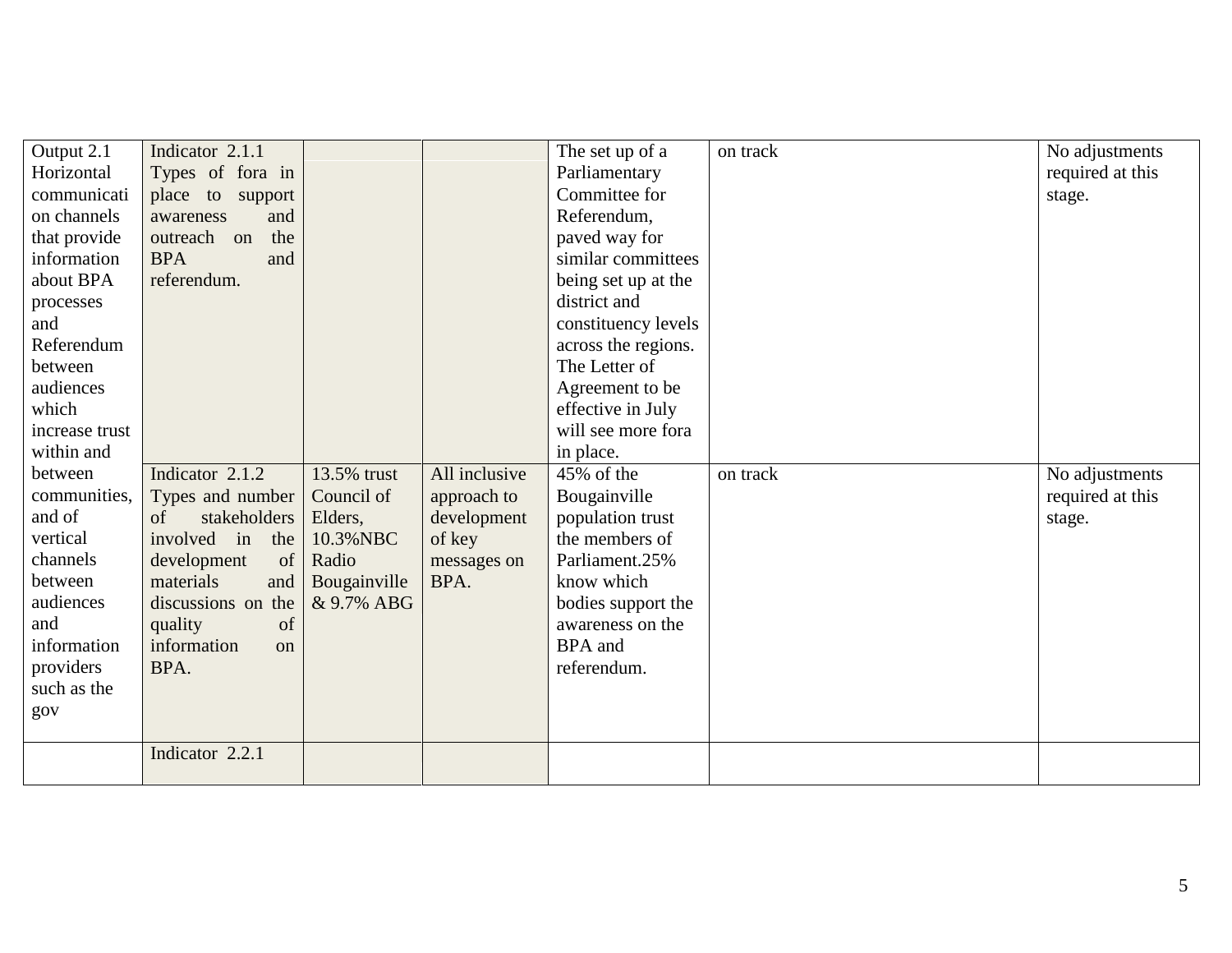| Output 2.2       | Indicator 2.2.2 |  |  |  |
|------------------|-----------------|--|--|--|
| Output 2.3       | Indicator 2.3.1 |  |  |  |
|                  | Indicator 2.3.2 |  |  |  |
| <b>Outcome 3</b> | Indicator 3.1   |  |  |  |
|                  | Indicator 3.2   |  |  |  |
| Output 3.1       | Indicator 3.1.1 |  |  |  |
|                  | Indicator 3.1.2 |  |  |  |
| Output 3.2       | Indicator 3.2.1 |  |  |  |
|                  | Indicator 3.2.2 |  |  |  |
| Output 3.3       | Indicator 3.3.1 |  |  |  |
|                  | Indicator 3.3.2 |  |  |  |
| <b>Outcome 4</b> | Indicator 4.1   |  |  |  |
|                  | Indicator 4.2   |  |  |  |
| Output 4.1       | Indicator 4.1.1 |  |  |  |
|                  | Indicator 4.1.2 |  |  |  |
| Output $4.2$     | Indicator 4.2.1 |  |  |  |